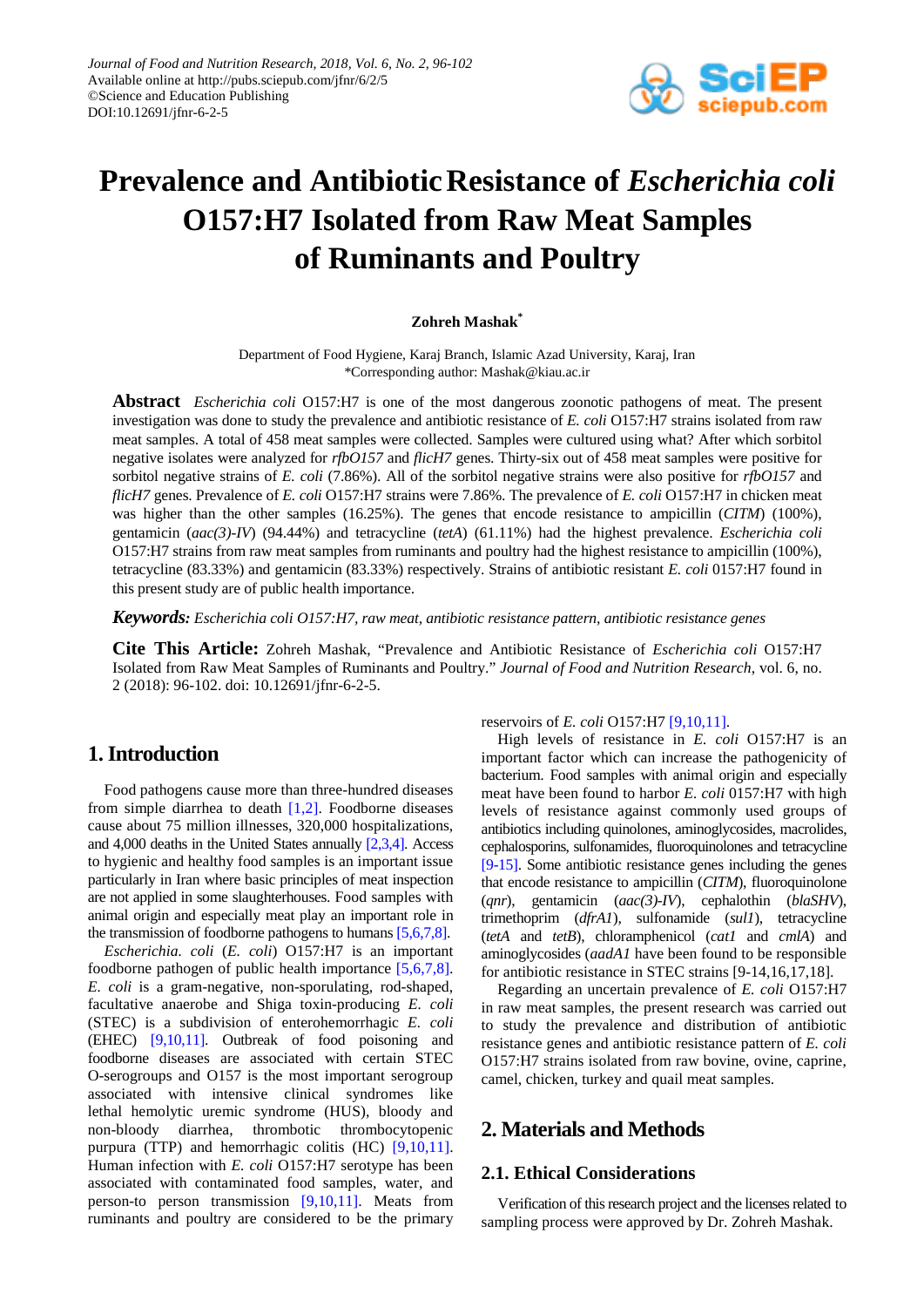#### **2.2. Samples**

From September 2015 to December 2015, a total of 458 raw meat samples including cows ( $n= 70$ ), sheep ( $n= 68$ ), goats (n= 60), camel (n= 60), chicken (n= 80), turkey  $(n= 60)$ , and quail  $(n= 60)$  were collected and immediately transferred to the laboratory in cooler with ice-packs. Samples were randomly collected from the various parts of Alborz province, Iran. All meat samples showed normal physical characters including odor, color and density.

#### **2.3. Escherichia coli O157:H7 Isolation**

Twenty-five grams of each meat sample was aseptically transferred to 225 ml of Trypticase Soy Broth (TSB, Merck, Frankfurt, Germany) supplemented with 0.5 mg/ml novobiocin and incubated at 37°C for 24 hrs [\[10,16\].](#page-5-4) Enriched culture was plated onto Sorbitol MacConkey agar (SMAC, Merck, Frankfurt, Germany) supplemented with cefixime (0.05 mg/ml) and potassium tellurite (2.5 mg/L). All plates were then incubated at 37°C for 24 hrs. Then, non-sorbitol fermented colonies were selected from the SMAC plates and streaked onto plates containing Eosin Methylene Blue agar (EMB, Merck, Frankfurt, Germany) and were incubated at 37°C for 24 hrs. These isolates, with typical *E. coli* green metallic shine on EMB agar were biochemically tested for growth on triple sugar iron agar (TSI, Merck, Frankfurt, Germany) and lysine iron agar (LIA, Merck, Frankfurt, Germany), oxidative/fermentative degradation of glucose, citrate utilization, urease production, indole production, tryptophan degradation, glucose degradation (methyl red test, Merck, Frankfurt, Germany), Voges Proskauer (VP, Merck, Frankfurt, Germany), lysine decarboxylase and motility test[s \[10,16\].](#page-5-4)

## **2.4. PCR Confirmation of** *Escherichia coli* **O157:H7**

Sorbitol negative *E. coli* strains were subjected to DNA extraction and PCR amplification of *rfbO157* and *flicH7* targets. Sorbitol negative colonies were sub-cultured on Luria-Bertani broth (LBB, Merck, Frankfurt, Germany) and further incubated for 48 h at 37 °C. Genomic DNA was extracted from bacterial colonies using the DNA extraction kit (Thermo Fisher Scientific, Frankfurt, Germany) according to manufacturer's instruction. The DNA extraction was done according 4 different stages of growth of bacteria, sample preparation, lysis of cell walls, purification of DNA and finally DNA condensation. The concentrations of extracted DNA of meat samples were

previously determined by measuring absorbance of the sample at 260 nm using spectrophotometer [\[19\].](#page-5-5) [Table 1](#page-1-0) shows the primer sequence and PCR cycling program used for the amplification of the *rfbO157* and flicH7 genes. The PCR reactions were performed in a total volume of  $25 \mu L$ , including 1.5 mM MgCl<sub>2</sub>, 50 mM KCl, 10 mM Tris-HCl (pH 9.0), 0.1% Triton X-100, 200 μM dNTPs each (Thermo Fisher Scientific, Frankfurt, Germany), 2.5 μL PCR buffer  $(10X)$ , 25 pmoL of each primer  $(Table 1)$  $(Table 1)$ [\[20,21\],](#page-5-6) 1.5 U of Taq DNA polymerase (Thermo Fisher Scientific, Frankfurt, Germany) and 5  $\mu$ L (40-260 ng/ $\mu$ L) of the extracted DNA template of the *E. coli* isolates. *Escherichia. coli* O157:H7 (ATCC 35150) and sterile distilled water were used as t positive negative controls respectively [\[20,21\].](#page-5-6)

# **2.5. PCR Amplification of Antibiotic Resistance Genes**

*Escherichia. coli* O157:H7 strains were tested for presence of antibiotic resistance genes using PCR method and [Table 2](#page-2-0) shows the list of primers, program and condition of each reaction used for detection of antimicrobial resistant genes [\[11,22\].](#page-5-7) Programmable DNA thermo-cycler (Eppendorf Flexrcycler, Eppendorf AG Barkhausenweg, Hamburg, Germany) was used in all PCR reactions. The PCR amplification products (15 μl) were subjected to electrophoresis in a 1.5% agarose gel in 1X TBE buffer at 80 V for 30 min, stained with SYBR Green (Thermo Fisher Scientific, Frankfurt, Germany). All runs included a negative DNA control consisting of PCR grade water and strains of *E. coli* O157:K88ac:H19, CAPM 5933 and *E. coli* O159:H20, CAPM 6006 were used as positive controls.

#### **2.6. Antimicrobial Susceptibility Testing**

Antibiogram test of *E. coli* strains against 13 commonly used antibiotics was determined according to the guidelines described by Clinical and Laboratory Standards Institute (950 West Valley Road, Suite 2500 Wayne, PA 19087 USA)  $[23]$ . For this purpose, tetracycline (30  $\mu$ g), ampicillin (10 µg), cefotaxime (30 µg), gentamycin (10 µg), ciprofloxacin (5 µg), amikacin (30 µg), imipenem (30 µg), cotrimoxazole (30 µg), enrofloxacin (5 µg), sulfamethoxazole (25  $\mu$ g), trimethoprim (5  $\mu$ g), streptomycin (10  $\mu$ g), and chloramphenicol (30 µg) (Oxoid, Wade Road Basingstoke Hampshire RG24 8PW, United Kingdom). Plates were incubated at 37°C for 18-24 h and results were interpreted as described by CLSI (2012[\) \[23\].](#page-5-8)

**Table 1. Primer sequence and PCR program used for amplification of the** *rfbO157* **and** *flicH7* **genes**

<span id="page-1-0"></span>

| Target gene | Primer sequence (5'-3')                              | PCR product (bp) | PCR programs                                                                                                                                                      |
|-------------|------------------------------------------------------|------------------|-------------------------------------------------------------------------------------------------------------------------------------------------------------------|
| rfbO157     | CGGACATCCATGTGATATGG<br><b>TTGCCTATGTACAGCTAATCC</b> | 259              | $1$ cycle:<br>94 <sup>0C</sup> ------------ 5 min.<br>35 cycles:                                                                                                  |
| flicH7      | GCGCTGTCGAGTTCTATCGAG<br>CAACGGTGACTTTATCGCCATTCC    | 625              | $94^{00}$ ------------- 60 s<br>$56 \text{ °C}$ ------------ 30 s<br>72 $\text{ °C}$ ------------ 60 s<br>$\frac{1 \text{ cycle:}}{72^{00} \dots 10 \text{ min}}$ |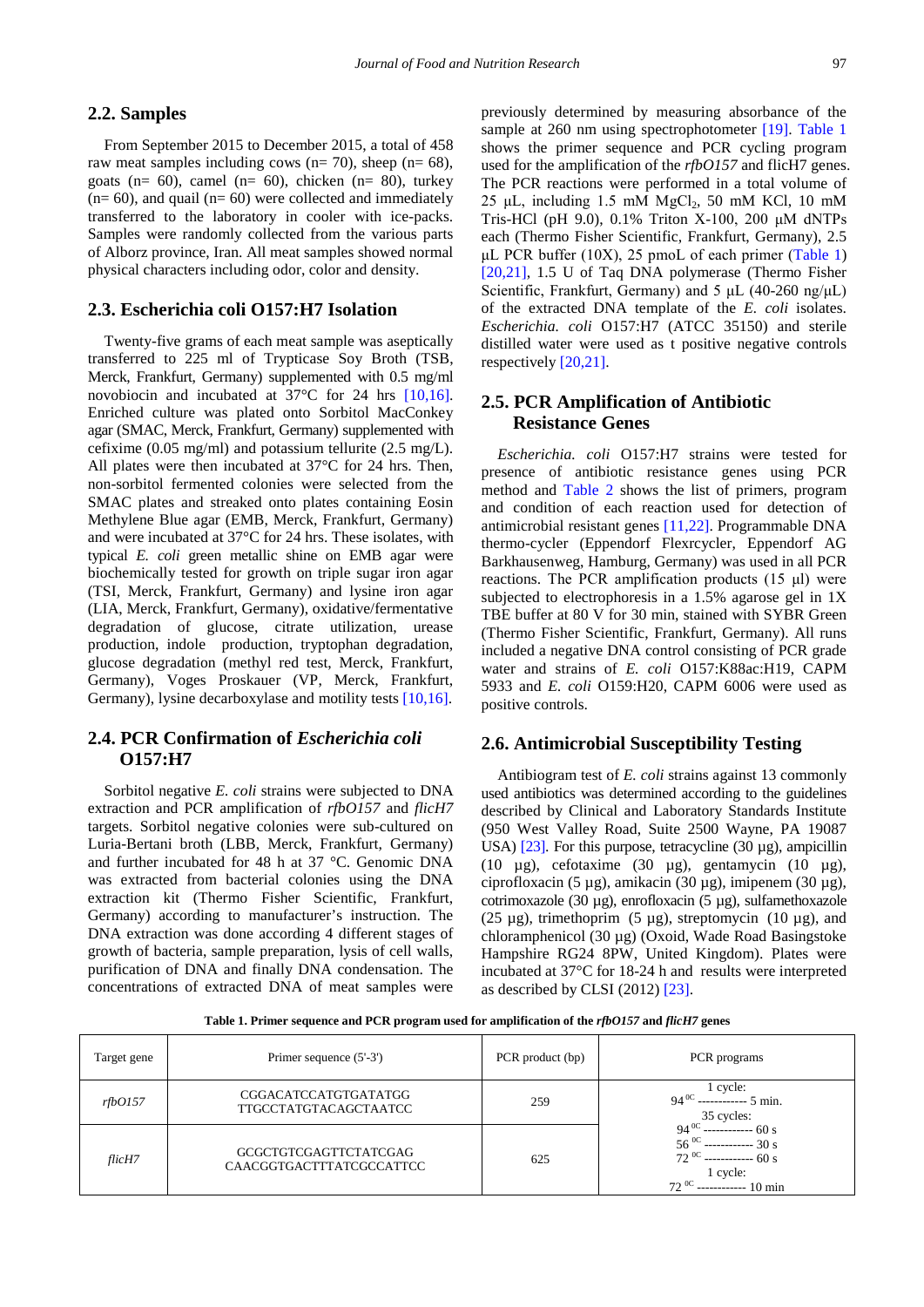| Target gene | Primer sequence (5'-3')                                   | PCR product (bp) | PCR programs                                                                                                                           | PCR Volume $(50\mu L)$                                                                    |  |  |
|-------------|-----------------------------------------------------------|------------------|----------------------------------------------------------------------------------------------------------------------------------------|-------------------------------------------------------------------------------------------|--|--|
| aadA1       | F: TATCCAGCTAAGCGCGAACT<br>R: ATTTGCCGACTACCTTGGTC        | 447              |                                                                                                                                        |                                                                                           |  |  |
| tetA        | F: GGTTCACTCGAACGACGTCA<br>R: CTGTCCGACAAGTTGCATGA        | 577              |                                                                                                                                        |                                                                                           |  |  |
| tetB        | F: CCTCAGCTTCTCAACGCGTG<br>R: GCACCTTGCTGATGACTCTT        | 634              |                                                                                                                                        |                                                                                           |  |  |
| dfrAI       | F: GGAGTGCCAAAGGTGAACAGC<br>R: GAGGCGAAGTCTTGGGTAAAAAC    | 367              | 1 cycle:                                                                                                                               |                                                                                           |  |  |
| qnr         | F: GGGTATGGATATTATTGATAAAG<br>R: CTAATCCGGCAGCACTATTTA    | 670              | $94^{0C}$ ------------ 8 min.<br>32 cycles:                                                                                            | $5 \mu L$ PCR buffer $10X$<br>$2 \text{ mM } M$ gcl <sub>2</sub>                          |  |  |
| $aac(3)-IV$ | F: CTTCAGGATGGCAAGTTGGT<br>R: TCATCTCGTTCTCCGCTCAT        | 286              | $95^{0C}$ ------------ 60 s<br>$55^{0}$ ------------ 70 s<br>$72^{00}$ ------------ 2 min<br>1 cycle:<br>$72^{0C}$ ------------- 8 min | 150 µM dNTP (Fermentas)<br>0.75 $\mu$ M of each primers F & R<br>1.5 U Taq DNA polymerase |  |  |
| sul1        | F: TTCGGCATTCTGAATCTCAC<br>R: ATGATCTAACCCTCGGTCTC        | 822              |                                                                                                                                        | (Fermentas)<br>3 µL DNA template                                                          |  |  |
| blaSHV      | F: TCGCCTGTGTATTATCTCCC<br>R: CGCAGATAAATCACCACAATG       | 768              |                                                                                                                                        |                                                                                           |  |  |
| <b>CITM</b> | F: TGGCCAGAACTGACAGGCAAA<br>R: TTTCTCCTGAACGTGGCTGGC      | 462              |                                                                                                                                        |                                                                                           |  |  |
| cat1        | F: AGTTGCTCAATGTACCTATAACC<br>R: TTGTAATTCATTAAGCATTCTGCC | 547              |                                                                                                                                        |                                                                                           |  |  |
| cmlA        | F: CCGCCACGGTGTTGTTGTTATC<br>R: CACCTTGCCTGCCCATCATTAG    | 698              |                                                                                                                                        |                                                                                           |  |  |

**Table 2. The oligonucleotide primers and the PCR programs used for amplification of antibiotic resistance genes of** *Escherichia coli* **isolates of raw meat**

#### **2.7. Statistical Analysis**

Statistical analysis was performed using the SPSS/20.0 software and chi-square and fisher exact test for significant relationships. The prevalence of antibiotics resistance properties of *E*. *coli* O157:H7 isolated from various types of raw meat samples were statistically analyzed. Statistical significance was regarded at a  $P$  value  $< 0.05$ .

## **3. Results**

[Table 3](#page-2-1) represents the prevalence of *E. coli* and also O157:H7 serotype in different types of raw meat samples. Thirty-six out of 458 (7.86%) raw meat samples were positive for sorbitol negative bacteria. All of the sorbitol negative bacteria harbored both *rfbO157* and *flicH7* genes in the PCR reaction. Therefore, the prevalence of the *E. coli* O157:H7 strains in raw meat samples were 7.86%.

[Figure 1](#page-3-0) shows the results of the gel electrophoresis for the *rfbO157* and *flicH7* genes. We found that chicken meat samples had the highest (16.25%) prevalence of *E. coli* O157:H7, while caprine meat samples had the lowest (3.33%). Statistically significant difference was seen between the prevalence of *E. coli* O157:H7 and type of samples  $(P \le 0.05)$ .

<span id="page-2-0"></span>[Table 4](#page-3-1) represents the distribution of antibiotic resistance genes among the *E. coli* O157:H7 strains recovered from raw meat samples. We found that the genes that encode resistance against ampicillin (*CITM*) (100%), gentamicin (*aac(3)-IV*) (94.44%) and tetracycline (*tetA*) (61.11%) had the highest prevalence. *E. coli* O157:H7 strains isolated from chicken meat samples had the highest and the most diverse prevalence of antibiotic resistance genes. Statistically significant difference was seen between the prevalence of antibiotic resistance genes and type of samples (*P* <0.05). *E. coli* O157:H7 strains isolated from chicken, bovine and turkey had the highest prevalence of antibiotic resistance genes.

[Table 5](#page-3-2) represents the total prevalence of antibiotic resistance among the *E. coli* O157:H7 strains isolated from various types of raw meat samples. We found that *E. coli* O157:H7 strains of our study harbored the highest levels of resistance against ampicillin (100%), tetracycline (83.33%), gentamicin (83.33^), amikacin (58.33%) and sulfamethoxazole (58.33%). *E. coli* O157:H7 strains isolated from chicken meat samples had the highest and the most diverse prevalence of antibiotic resistance. Statistically significant difference was seen between the prevalence of antibiotic resistance and type of samples (*P* <0.05). Prevalence of resistance against imipenem (2.77%) and chloramphenicol (11.11%) antibiotics were low.

**Table 3. Total prevalence of** *E. coli* **O157:H7 in various types of raw meat samples.**

<span id="page-2-1"></span>

| Types of meat samples | No. samples collected | No. sorbitol-negative strains (%) | No. E. coli O157:H7 strains (%) |  |  |
|-----------------------|-----------------------|-----------------------------------|---------------------------------|--|--|
| Bovine                | 70                    | 4(5.71)                           | 4(5.71)                         |  |  |
| Ovine                 | 68                    | 3(4.41)                           | 3(4.41)                         |  |  |
| Caprine               | 60                    | 2(3.33)                           | 2(3.33)                         |  |  |
| Camel                 | 60                    | 2(3.33)                           | 2(3.33)                         |  |  |
| Chicken               | 80                    | 13(16.25)                         | 13(16.25)                       |  |  |
| Turkey                | 60                    | 8 (13.33)                         | 8 (13.33)                       |  |  |
| Quail                 | 60                    | 4(6.66)                           | 4(6.66)                         |  |  |
| Total                 | 458                   | 36(7.86)                          | 36(7.86)                        |  |  |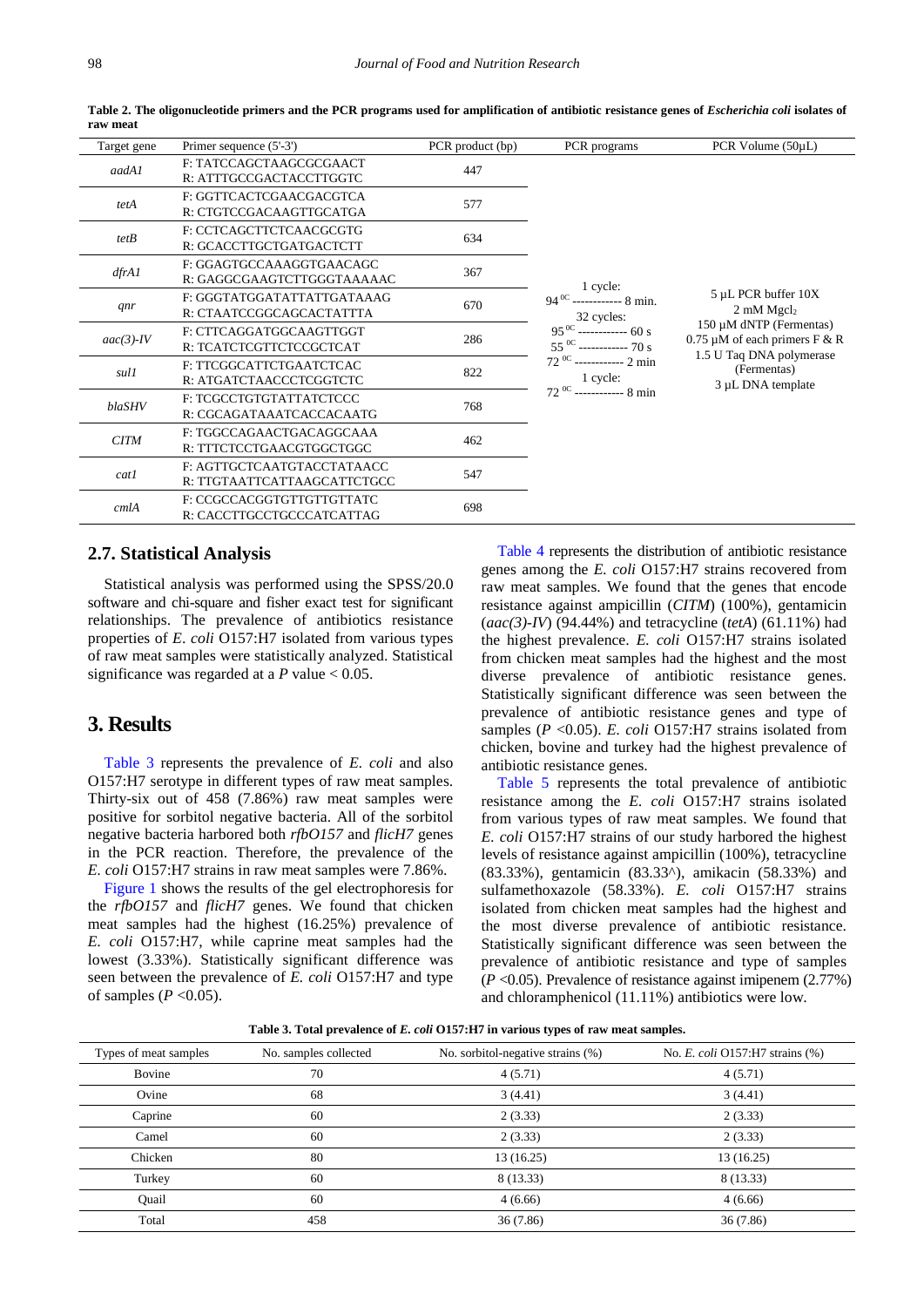<span id="page-3-1"></span>Samples (No. O157:H7 strains) Distribution of antibiotic resistance genes (%) *dfrA1 aac(3)-IV tetA tetB qnr aadA1 blaSHV CITM cat1 cmlA sul1* Bovine (4)  $2(50)$   $4(100)$   $3(75)$   $2(50)$   $2(50)$   $2(50)$   $4(100)$   $2(50)$ Ovine (3) 1 (33.33) 3 (100) 2 (66.66) 1 (33.33) 1 (33.33) 1 (33.33) 1 (33.33) 3 (100) - - 1 (33.33) Caprine (2) - 2 (100) 2 (100) - 1 (50) 1 (50) 1 (50) 2 (100) - - 1 (50) Camel (2)  $\qquad \qquad -2 (100) \qquad 2 (100) \qquad -1 (50) \qquad 1 (50) \qquad 2 (100) \qquad -1 (50)$ Chicken (13) 5 (38.46) 12 (92.30) 8 (61.53) 3 (23.07) 7 (53.84) 6 (46.15) 5 (38.46) 13 (100) 4 (30.76) 1 (7.69) 7 (53.84) Turkey (8) 2 (25) 8 (100) 5 (62.50) 2 (25) 2 (25) 2 (25) 2 (25) 8 (100) 1 (12.50) - 2 (25) Quail (4)  $1 (25) 3 (75) 2 (50) 1 (25) 2 (50) 1 (25) 1 (25) 4 (100)$  - - 1 (25) Total (36) 11 (30.55) 34 (94.44) 22 (61.11) 7 (19.44) 15 (41.66) 14 (38.88) 13 (36.11) 36 (100) 5 (13.88) 1 (2.77) 15 (41.66)

**Table 4. Total distribution of antibiotic resistance genes among the** *E. coli* **O157:H7 strains isolated from various types of raw meat samples.**

**Table 5. Antibiotic resistance pattern of** *E. coli* **O157:H7 strains isolated from various types of raw meat samples.**

<span id="page-3-2"></span>

| Samples (No.        | Pattern of antibiotic resistance (%) |         |                    |                     |                          |                          |         |                                                             |               |                               |                          |                 |                          |
|---------------------|--------------------------------------|---------|--------------------|---------------------|--------------------------|--------------------------|---------|-------------------------------------------------------------|---------------|-------------------------------|--------------------------|-----------------|--------------------------|
| O157:H7<br>strains) | Tet                                  | Amp     | Cef                | Gen                 | Cip                      | Amk                      | Imp     | $\cot$                                                      | Enr           | Sul                           | Trp                      | S <sub>10</sub> | C <sub>30</sub>          |
| Cow(4)              | 4(100)                               | 4(100)  | 2(50)              | 4(100)              | 2(50)                    | 2(50)                    | ۰       | 2(50)                                                       | 2(50)         | 2(50)                         | 2(50)                    | 2(50)           | ٠                        |
| Sheep $(3)$         | 2(50)                                | 3(100)  |                    | $(33.33)$ 2 (66.66) | (33.33)                  | 2(66.66)                 |         |                                                             |               | $(33.33)$ 2 (66.66) 2 (66.66) | 2(66,66)                 | 1(33.33)        | ٠                        |
| GoatCaprine (2)     | 2(100)                               | 2(100)  | ٠                  | 2(100)              | (50)                     | 1(50)                    | ٠       | 1(50)                                                       | 1(50)         | 1(50)                         | 1(50)                    | 1(50)           | $\overline{\phantom{a}}$ |
| Camel $(2)$         | 1(50)                                | 2(100)  | ٠                  | 1(50)               | $\overline{\phantom{a}}$ | $\overline{\phantom{a}}$ |         |                                                             | ۰             |                               | $\overline{\phantom{a}}$ | 1(50)           | $\overline{\phantom{a}}$ |
| Chicken $(13)$      | 11<br>(84.61)                        |         | 13 (100) 7 (53.84) | 11<br>(84.61)       |                          | $7(53.84)$ 9 (69.23)     | 1(7.69) | 7 (53.84) 8 (61.53) 8 (61.53) 8 (61.53) 5 (38.46) 3 (23.07) |               |                               |                          |                 |                          |
| Turkey $(8)$        | 7(87.50)                             | 8 (100) | 2(25)              | (87.50)             | 2(25)                    | 5(62.50)                 | ٠       | 2(25)                                                       | 4(50)         | 6(75)                         | 5(62.50)                 | 2(25)           | (12.50)                  |
| Quail (4)           | 3(75)                                | 4(100)  | (25)               | 3(75)               | (25)                     | 2(50)                    |         | ۰                                                           | 2(50)         | 2(50)                         | 2(50)                    | 1(25)           | ۰                        |
| Total $(36)$        | 30<br>(83.33)                        | 36(100) | 13<br>(36.11)      | 30<br>(83.33)       | 14<br>(38.88)            | 21<br>(58.33)            | 1(2.77) | 13<br>(36.11)                                               | 19<br>(52.77) | 21<br>(58.33)                 | 20<br>(55.55)            | 13<br>(36.11)   | 4(11.11)                 |

\* Tet: tetracycline (30 u ), amp: ampicillin (10 u), cef: cefotaxime (30 µg), gen: gentamicin (10 µg), cip: ciprofloxacin (5 µg), amk: amikacin (30 u), imp: imipenem (30 u), cot: cotrimoxazole (30 µg), enr: enrofloxacin (5 µg), sul: sulfamethoxazole (25 µg), trp: trimethoprim (5 µg), s10: streptomycin (10 µg), c30: chloramphenicol (30 µg).

<span id="page-3-0"></span>

**Figure 1.** Results of the gel electrophoresis for the *rfbO157* and *flicH7* genes. M: 100 bp ladder, 1: Positive sample for *rfbO157* (259 bp) and *flicH7* (625 bp) genes, 2: Positive controls and 3: Negative control

# **4. Discussion**

*E. coli* O157:H7 is the most commonly isolated serotype of EHEC group from ill persons and also cases of food infection in the Japan, United States and the United Kingdom [\[23,24\].](#page-5-8) The Centers for Disease Control and Prevention (CDC) has appraised that *E. coli* O157:H7 infections cause 75,000 illnesses, 2,500 hospitalizations, and 50 deaths annually in the United States [\[24\].](#page-5-9) The annual cost of illness due to *E. coli* O157:H7 infections was 400 million dollars [\[24\].](#page-5-9)

Raw ruminant and poultry meat are considered as substantial sources of *E. coli* O157:H7. Results of the present investigation showed that 36 samples out of 458 samples (7.86%) were contaminated with *E. coli* O157:H7 which was entirely high. Some of the most important causes for the high prevalence of *E. coli* O157:H7 in raw meat samples of our study are I: close contact of meat carcasses with each other and easily transmission of *E. coli* O157:H7; II: possibility for transmission of *E. coli* O157:H7 from the contents of digestive tract, blood, wool and external surface of body through the slaughter process; III: transmission of *E. coli* O157:H7 from the hands of the infected butchers and meat inspector to meat; IV: transmission of *E. coli* O157:H7 from animals like rats, cats, fox and birds which have been entered from outside the slaughterhouse to meat and environment; V: using from infected water for washing of meat carcasses; VI: transmission of *E. coli* O157:H7 from the contaminated equipment like knife and yeah used for cutting the head, skin and divided the carcasses to meat; VII: lack of attention to detailed meat inspection in some Iranian slaughterhouses.

Zarei et al.  $(2013)$  [\[25\]](#page-5-10) reported that the prevalence of *E. coli* O157:H7 in the meat samples of beef, buffalo and lamb were 2.8%, 1.4% and 0%, respectively which was entirely lower than our findings. Hessain et al. (2015) [\[26\]](#page-5-11) reported that the prevalence of *E. coli* O157:H7 in raw beef, chicken and mutton meat samples were 2%, 2.5% and 2.5%, respectively which was lower than our findings. They showed that the prevalences of *E. coli* O157:H7 in ground beef, beef burgers, beef sausage, ground chicken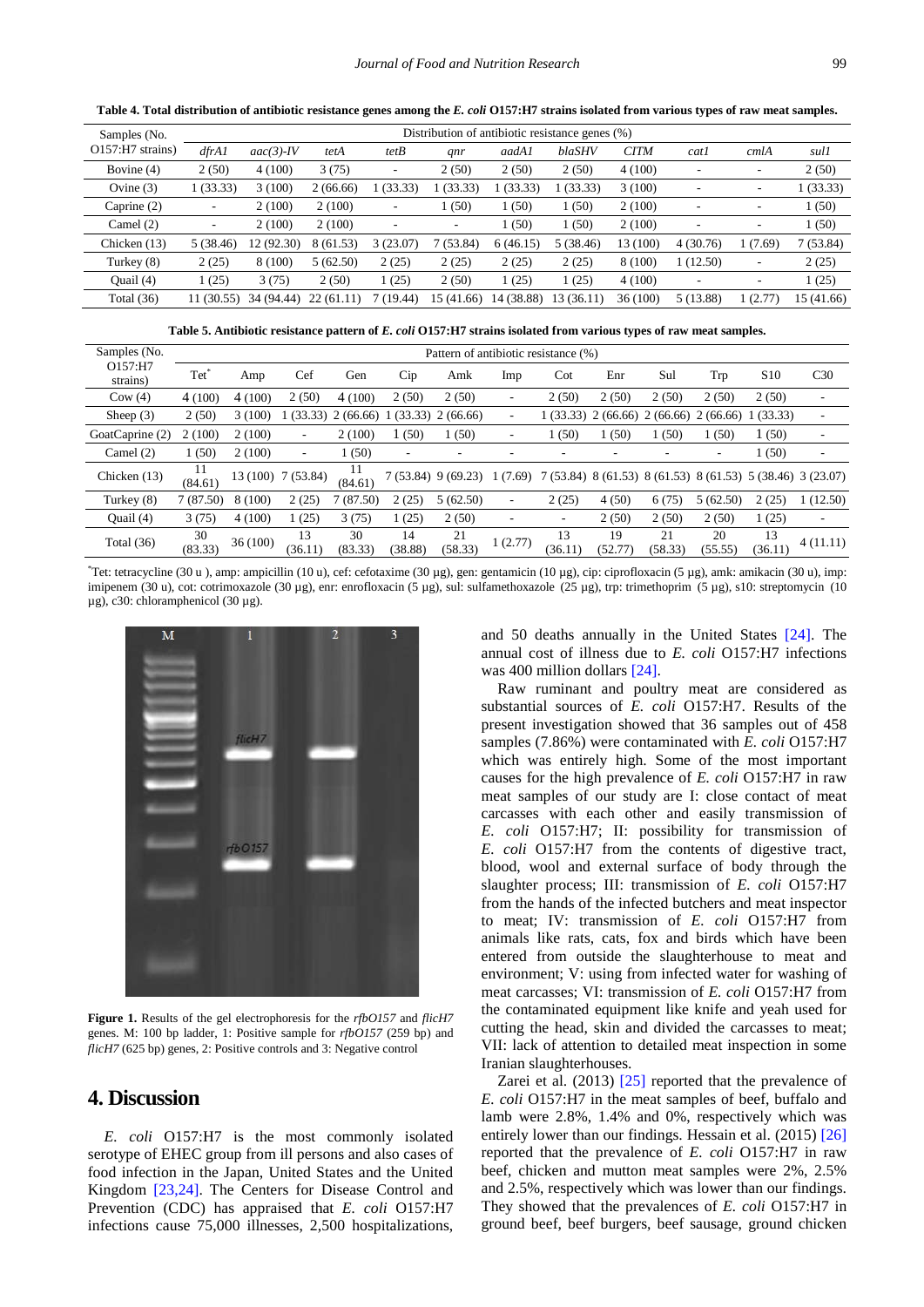and chicken burgers were 5%, 10%, 0.0%, 5% and 0.0%, respectively. Momtaz et al. (2013) [\[10\]](#page-5-4) indicated that 238 out of 820 meat samples (29.02%) were positive for presence of *E. coli* and of which 153 samples (64.28%) were STEC. They showed that sheep meat (35.45%) had the highest prevalence of *E. coli*, while camel meat (19.56%) had the lowest. They showed that the prevalence of O157 serogroup in the meat samples of beef, sheep, goat and camel were 31.34%, 28.57%, 36% and 25%, respectively. Previous study which was conducted in China [\[27\]](#page-5-12) showed that of 551 samples studied, 21 (3.81%) were positive for *E. coli* O157 and seven (1.27%) for O157:H7. They showed that the highest prevalence rate was found in beef (13.32%), pork (6.90%), chicken (3.28%) and duck (2.54%). Bekele et al. (2014) [\[28\]](#page-5-13) reported that of 384 meat samples collected from Addis Ababa, 39 (10.2%) were positive to *E. coli* O157:H7. They reported that beef (13.30%), sheep (9.40%) and goat (7.80%) meat samples had the highest prevalence of *E. coli* O157:H7. *E. coli* O157:H7 can colonize the intestinal tract of many livestock and during slaughtering may contaminate the carcass, work surfaces and material used for processing of meat products. With good hygienic practices during skinning and eviscerating, the rate of carcass contamination should be significantly below the carriage rate. High differences of the prevalence of *E. coli* O157:H7 strains in different studies is due to the fact that maybe types of samples, number of samples collected, method of sampling, method of experiment, place of sampling and weather and climate of geographical zone of sampling were different. Differences in the levels of health care and hygiene, accuracy in meat inspection, hygiene of the slaughterhouses and finally levels of personal hygiene are other factors which may affected the prevalence of *E. coli* O157:H7 in each region.

Another important issue which is not proper observed in some Iranian farms is antibiotic prescription. Unfortunately, Iranian veterinary practitioners prescribed antibiotics in a highly irregular and unauthorized manner without any attentions to the results of disk diffusion method. Therefore, it was not surprising that the *E. coli* O157:H7 strains of our investigation had the high prevalence of resistance against ampicillin, tetracycline, gentamicin, amikacin and sulfamethoxazole antibiotics, which was covered by presence of antibiotic resistance genes. Goncuoglu et al. (2010) [\[29\]](#page-5-14) showed that prevalence of resistance of *E. coli* O157:H7 isolated from meat in Turkey against cephalothin, streptomycin, sulfamethoxazole and sulfonamides were 36.36%, 9.09%, 14.28% and 7.14%, respectively. Zhang et al. (2015) [\[27\]](#page-5-12) reported that *E. coli* O157:H7 isolates of raw meat in China were highly resistant to penicillin (100%), chloramphenicol (64.29%) and ampicillin (57.14%) which was similar to our findings. Momtaz et al. (2013) [\[10\]](#page-5-4) reported that the most commonly detected antibiotic resistance genes in the raw beef meat samples were blaSHV (70.14%), aac(3)-IV (64.17%), tetA (58.20%), aadA1 (49.25%), CITM (46.26%) and dfrA1 (43.28%) which was similar to our findings. They showed that resistance against penicillin and tetracycline were high, while resistance against ciprofloxacin and nitrofurantoin were low. Our results showed that all of the *E. coli* O157:H7 strains harbored resistance at-least against two antibiotic agents. Our

results were similar with those of South Africa [\[30\],](#page-5-15) Korea [\[31\]](#page-5-16) and Mexico [\[32\].](#page-5-17) Momtaz et al. (2013) [\[22\]](#page-5-18) reported that aac(3)-IV (68.03%), sul1 (82.78%), blaSHV (56.55%), aadA1 (60.65%) and tetA (51.63%) and also resistance against tetracycline (86.88%), penicillin (100%), gentamycin (62.29%) and streptomycin (54.91%) were the most commonly reported antibiotic resistance-based finding of STEC strains of diarrheic patients which was similar to our results.

Chloramphenicol is a forbidden antibiotic. The high presences of resistance against chloramphenicol showed its irregular and unauthorized use in veterinary treatment and especially field of poultry in Iran. We found that the prevalence of resistance against chloramphenicol in the *E. coli* O157:H7 strains isolated from chicken and turkey meat samples were 23.07% and 12.50%, respectively with was entirely high. Practitioners of the field of poultry use from chloramphenicol antibiotic as a basic one. Therefore, in a very short period of time, antibiotic resistance will appear. High prevalence of resistance against chloramphenicol in the *E. coli* O157:H7 strains of meat samples have been reported from Iran  $[10,22]$ , USA  $[33]$ , Turkey  $[28]$ , UK [\[34\]](#page-5-20) and Nigeria [\[35\].](#page-5-21) High differences of the prevalence of antibiotic resistance in the *E. coli* O157:H7 strains in different studies is due to the fact that maybe availability of antibiotics, their cost and even idea of veterinarian for antibiotic prescription are different in each region. Therefore, various investigations reported different prevalence for antibiotic resistance. High prevalence of the tetA, CITM and aac(3)-IV antibiotic resistance genes and also high prevalence of resistance against tetracycline, ampicillin and gentamicin have also reported by other Iranian researcher[s \[36,37\].](#page-6-0)

In conclusions, we identified a large number of antibiotic resistance genes and also antibiotic resistance in the *E. coli* O157:H7 strains isolated from bovine, ovine, caprine, camel, chicken, turkey and quail raw meat. The strains isolated from chicken, turkey and bovine meat samples, resistance against ampicillin, gentamicin and tetracycline antibiotics and finally presence of *CITM*, *aac(3)-IV* and *tetA* antibiotic resistance genes were the most commonly detected characters in the *E. coli* O157:H7 strains of raw meat. High prevalence of resistant *E. coli* O157:H7 bacteria in the samples showed insufficiency of meat inspection and also presence of cross contamination in Iranian slaughterhouses. Because of low levels of bacterial resistance against imipenem, cefotaxime, cotrimoxazole and streptomycin antibiotics, occurrence of food infections via consumption of meat contaminated with *E. coli* O157:H7 can be treated with their regular prescription. Complete cooking of meat before consumption can prevent from occurrence of *E. coli* O157:H7 infection in human.

## **Acknowledgements**

The authors would like to thank Prof. Ebrahim Rahimi at the Department of Food Hygiene and Public Health, Islamic Azad University of Shahrekord, Shahrekord Iran and Prof. Afshin Akhondzadeh Basti at the Department of Food Hygiene and Quality Control, University of Tehran, Tehran, Iran for their important technical support.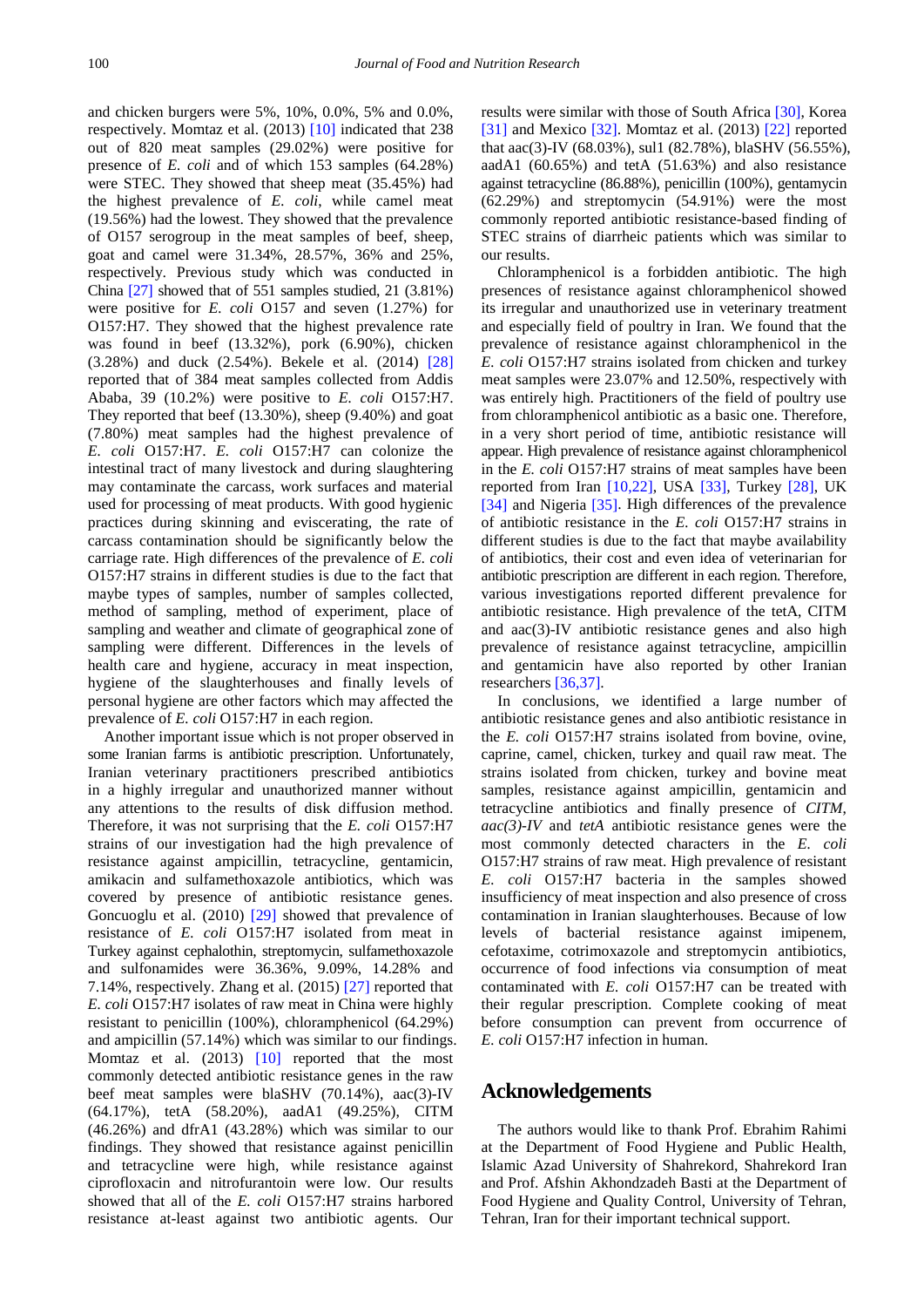# **References**

- <span id="page-5-0"></span>[1] Gould, L.H., Walsh, K.A., Vieira, A.R., Herman, K., Williams, I.T., Hall, A.J. and Cole, D, ''Surveillance for foodborne disease outbreaks-United States, 1998–2008'', *MMWR Surveill Summ*, 62. 1-34. 2013.
- <span id="page-5-1"></span>[2] Havelaar, A.H., Kirk, M.D., Torgerson, P.R., Gibb, H.J., Hald, T., Lake, R.J., Praet, N., Bellinger, D.C., De Silva, N.R. and Gargouri, N, "World Health Organization Global estimates and regional comparisons of the burden of foodborne disease in 2010", *PLoS Med,* 12. e1001923. 2015.
- [3] Control CfD and Prevention, "Surveillance for Foodborne Disease Outbreaks, United States, 2013, Annual Report". *Atlanta: US Department of Health and Human Services,* 2014.
- [4] Scallan, E., Hoekstra, R.M., Angulo, F.J., Tauxe, R.V., Widdowson, M.A., Roy, S.L., Jones, J.L. and Griffin, P.M, "Foodborne illness acquired in the United States-major pathogens", *Emerg Infect Dis*, 17, 2011.
- <span id="page-5-2"></span>[5] Stewardson, A.J., Renzi, G., Maury, N., Vaudaux, C., Brassier, C., Fritsch, E., Pittet, D., Heck, M., van der Zwaluw, K. and Reuland, E.A, "Extended-Spectrum β-Lactamase-Producing Enterobacteriaceae in Hospital Food: A Risk Assessment", *Infection Control & Hospital Epidemiology,* 35. 375-383. 2014.
- [6] Luo, Y., Cui, S., Li, J., Yang, J., Lin, L., Hu, C., Jin, S., Ye, L., Zhao, Q. and Ma, Y, "Characterization of *Escherichia coli* isolates from healthy food handlers in hospital", *Microbial Drug Resistance,* 17. 443-448. 2011.
- [7] Dao, H.T.A. and Yen, P.T, "Study of Salmonella, Campylobacter, and *Escherichia coli* contamination in raw food available in factories, schools, and hospital canteens in Hanoi, Vietnam", *Annals of the New York Academy of Sciences*, 1081. 262-265. 2006.
- [8] Cooke, E.M., Kumar, P., Shooter, R., Rousseau, S. and Foulkes, A, "Hospital food as a possible source of *Escherichia coli* in patients", *The Lancet*, 295. 436-437. 1970.
- <span id="page-5-3"></span>[9] Momtaz, H., Farzan, R., Rahimi, E., Safarpoor Dehkordi, F. and Souod, N, "Molecular characterization of Shiga toxin-producing *Escherichia coli* isolated from ruminant and donkey raw milk samples and traditional dairy products in Iran", *The Scientific World Journal*, 2012. 1342. 2012.
- <span id="page-5-4"></span>[10] Momtaz, H., Dehkordi, F.S., Rahimi, E., Ezadi, H. and Arab, R, "Incidence of Shiga toxin-producing *Escherichia coli* serogroups in ruminant's meat", *Meat science*, 95. 381-388. 2013.
- <span id="page-5-7"></span>[11] Dehkordi, F.S., Yazdani, F., Mozafari, J. and Valizadeh, Y, "Virulence factors, serogroups and antimicrobial resistance properties of *Escherichia coli* strains in fermented dairy products", *BMC research notes*, 7. 1. 2014.
- [12] Bai, X., Zhang, W., Tang, X., Xin, Y., Xu, Y., Sun, H., Luo, X., Pu, J., Xu, J. and Xiong, Y, "Shiga Toxin-Producing *Escherichia coli* in Plateau Pika (*Ochotona curzoniae*) on the Qinghai-Tibetan Plateau, China", *Frontiers in microbiology*, 7. 2016.
- [13] Dhaka, P., Vijay, D., Vergis, J., Negi, M., Kumar, M., Mohan, V., Doijad, S., Poharkar, K.V., Malik, S.S. and Barbuddhe, SB, "Genetic diversity and antibiogram profile of diarrhoeagenic *Escherichia coli* pathotypes isolated from human, animal, food samples and associated environmental sources", *Infection ecology & epidemiology*, 6. 2016.
- [14] Wang, J., Stanford, K., McAllister, T.A., Johnson, R.P., Chen, J., Hou, H., Zhang, G. and Niu, Y.D, "Biofilm Formation, Virulence Gene Profiles, and Antimicrobial Resistance of Nine Serogroups of Non-O157 Shiga Toxin–Producing *Escherichia coli*", *Foodborne pathogens and disease*, 2016.
- [15] Farshad, S., Ranijbar, R., Japoni, A., Hosseini, M., Anvarinejad, M. and Mohammadzadegan, R, "Microbial susceptibility, virulence factors, and plasmid profiles of uropathogenic *Escherichia coli* strains isolated from children in Jahrom, Iran", *Archives of Iranian Medicine*, 15. 2012.
- [16] Amézquita-López, B.A., Quiñones, B., Soto-Beltrán, M., Lee, B.G., Yambao, J.C., Lugo-Melchor, O.Y. and Chaidez, C, "Antimicrobial resistance profiles of Shiga toxin-producing *Escherichia coli* O157 and Non-O157 recovered from domestic farm animals in rural communities in Northwestern Mexico", *Antimicrobial resistance and infection control*, 5. 1. 2016.
- [17] Abdi, S., Ranjbar, R., Vala, M.H., Jonaidi, N., Bejestany, O.B. and Bejestany, F.B, "Frequency of bla TEM, bla SHV, bla CTX-M,

and qnrA Among *Escherichia coli* Isolated From Urinary Tract Infection", *Archives of Clinical Infectious Diseases*, 9. 2014.

- [18] Momtaz, H., Karimian, A., Madani, M., Dehkordi, F.S., Ranjbar, R., Sarshar, M. and Souod, N, "Uropathogenic *Escherichia coli* in Iran: serogroup distributions, virulence factors and antimicrobial resistance properties", *Annals of clinical microbiology and antimicrobials,* 12. 1. 2013.
- <span id="page-5-5"></span>[19] Sambrook, J. and Russell, D.W, "*Molecular cloning: a laboratory manual. third*", Cold pring Harbor Laboratory Press, New York, 2001.
- <span id="page-5-6"></span>[20] Desmarchelier, P.M., Bilge, S.S., Fegan, N., Mills, L., Vary, J.C. and Tarr, P.I, "A PCR specific for Escherichia coli O157 based on the rfb locus encoding O157 lipopolysaccharide", *Journal of Clinical Microbiology*, 36. 1801-1804. 1998.
- [21] Philpott, D. and Ebel, F, "*E. coli*: shiga toxin methods and protocols", *Springer Science & Business Media*, 2003.
- <span id="page-5-18"></span>[22] Momtaz, H., Dehkordi, F.S., Hosseini, M.J., Sarshar, M. and Heidari, M, "Serogroups, virulence genes and antibiotic resistance in Shiga toxin-producing *Escherichia coli* isolated from diarrheic and non-diarrheic pediatric patients in Iran", *Gut pathogens*, 5. 1. 2013.
- <span id="page-5-8"></span>[23] Wayne, P. "Clinical and Laboratory Standards Institute (CLSI) performance standards for antimicrobial disk diffusion susceptibility tests 19th ed", *approved standard, CLSI document M100-S19,* 29. 2009.
- <span id="page-5-9"></span>[24] Mead, P.S., Slutsker, L., Dietz, V., McCaig, L.F., Bresee, J.S., Shapiro, C., Griffin, P.M. and Tauxe, R.V, "Food-related illness and death in the United States", *Emerging infectious diseases*, 5. 607. 1999.
- <span id="page-5-10"></span>[25] Zarei, M., Basiri, N., Jamnejad, A. and Eskandari, M.H, "Prevalence of *Escherichia coli* O157: H7, Listeria monocytogenes and Salmonella spp. in beef, buffalo and lamb using multiplex PCR", *Jundishapur Journal of Microbiology*, 6. 2013.
- <span id="page-5-11"></span>[26] Hessain, A.M., Al-Arfaj, A.A., Zakri, A.M., El-Jakee, J.K., Al-Zogibi, O.G., Hemeg, H.A. and Ibrahim, I.M, "Molecular characterization of *Escherichia coli* O157: H7 recovered from meat and meat products relevant to human health in Riyadh, Saudi Arabia", *Saudi journal of biological sciences*, 22. 725-729. 2015.
- <span id="page-5-12"></span>[27] Zhang S, Zhu X, Wu Q, Zhang J, Xu X and Li H. Prevalence and characterization of *Escherichia coli* O157 and O157: H7 in retail fresh raw meat in South China. Annals of microbiology 2015; 65: 1993-1999.
- <span id="page-5-13"></span>[28] Bekele, T., Zewde, G., Tefera, G., Feleke, A. and Zerom, K, "E*scherichia coli* O157: H7 in raw meat in Addis Ababa, Ethiopia: prevalence at an abattoir and retailers and antimicrobial susceptibility", *International Journal of Food Contamination*, 1. 4. 2014.
- <span id="page-5-14"></span>[29] Goncuoglu, M., Ormanci, F.S.B., Ayaz, N.D. and Erol, I, "Antibiotic resistance of *Escherichia coli* O157: H7 isolated from cattle and sheep", *Annals of microbiology*, 60. 489-494. 2010.
- <span id="page-5-15"></span>[30] Iweriebor, B.C., Iwu, C.J., Obi, L.C., Nwodo, U.U. and Okoh, A,I, "Multiple antibiotic resistances among Shiga toxin producing *Escherichia coli* O157 in feces of dairy cattle farms in Eastern Cape of South Africa", *BMC microbiology*, 15. 1. 2015.
- <span id="page-5-16"></span>[31] Kang, E., Hwang, S.Y., Kwon, K.H., Kim, K.Y., Kim, J.H. and Park, Y.H, "Prevalence and characteristics of Shiga toxinproducing *Escherichia coli* (STEC) from cattle in Korea between 2010 and 2011", *Journal of veterinary science*, 15. 369-379. 2014.
- <span id="page-5-17"></span>[32] Castillo, F.Y.R., González, F.J.A., Garneau, P., Díaz, F.M., Barrera, A.L.G. and Harel, J, "Presence of multi-drug resistant pathogenic *Escherichia coli* in the San Pedro River located in the State of Aguascalientes, Mexico", *Frontiers in microbiology*, 4. 2013.
- <span id="page-5-19"></span>[33] Tadesse, D.A., Zhao, S., Tong, E., Ayers, S., Singh, A., Bartholomew, M.J. and McDermott, P.F, "Antimicrobial drug resistance in *Escherichia coli* from humans and food animals, United States, 1950-2002", *Emerging infectious diseases*, 18. 741. 2012.
- <span id="page-5-20"></span>[34] Schroeder, C.M., Zhao, C., DebRoy, C., Torcolini, J., Zhao, S., White, D.G., Wagner, D.D., McDermott, P.F., Walker, R.D. and Meng, J, "Antimicrobial resistance of *Escherichia coli* O157 isolated from humans, cattle, swine, and food", *Applied and Environmental Microbiology*, 68. 576-581. 2002.
- <span id="page-5-21"></span>[35] Braoudaki, M. and Hilton, A.C, "Low level of cross-resistance between triclosan and antibiotics in *Escherichia coli* K-12 and *E. coli* O55 compared to *E. coli* O157", *FEMS microbiology letters*, 235. 305-309. 2004.